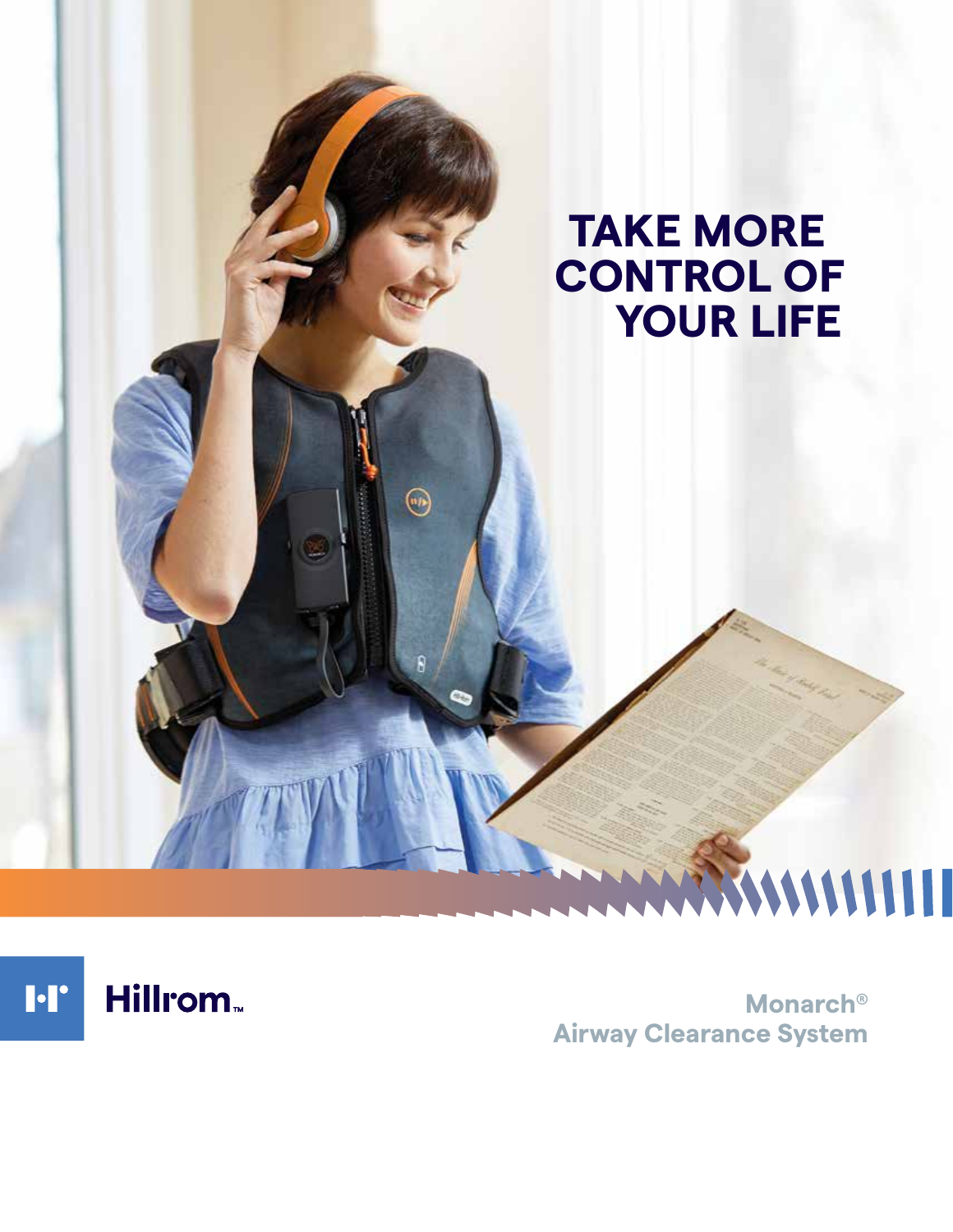# **BREATHE MORE FREELY**

What if you had more time to do what you love, while still receiving the therapy you need? Imagine fitting more in your day, doing more of the things you love and taking more control of your life. The Monarch® Airway Clearance System's revolutionary mobile technology helps clear your lungs while letting you move about more freely.

 $\Omega$ 

 $\odot$ 

## **THE CONTROL TO DO MORE THAT MAKES**

**YOU HAPPY**





That's really what it's all about, right?

### **THE CONTROL TO GO WHERE YOU WANT**

Your Monarch® System gives you the freedom to move about your life.





### **THE CONTROL TO DO ALL THAT NEEDS DOING**

Do your hair. Do your work. Your therapy will get done too.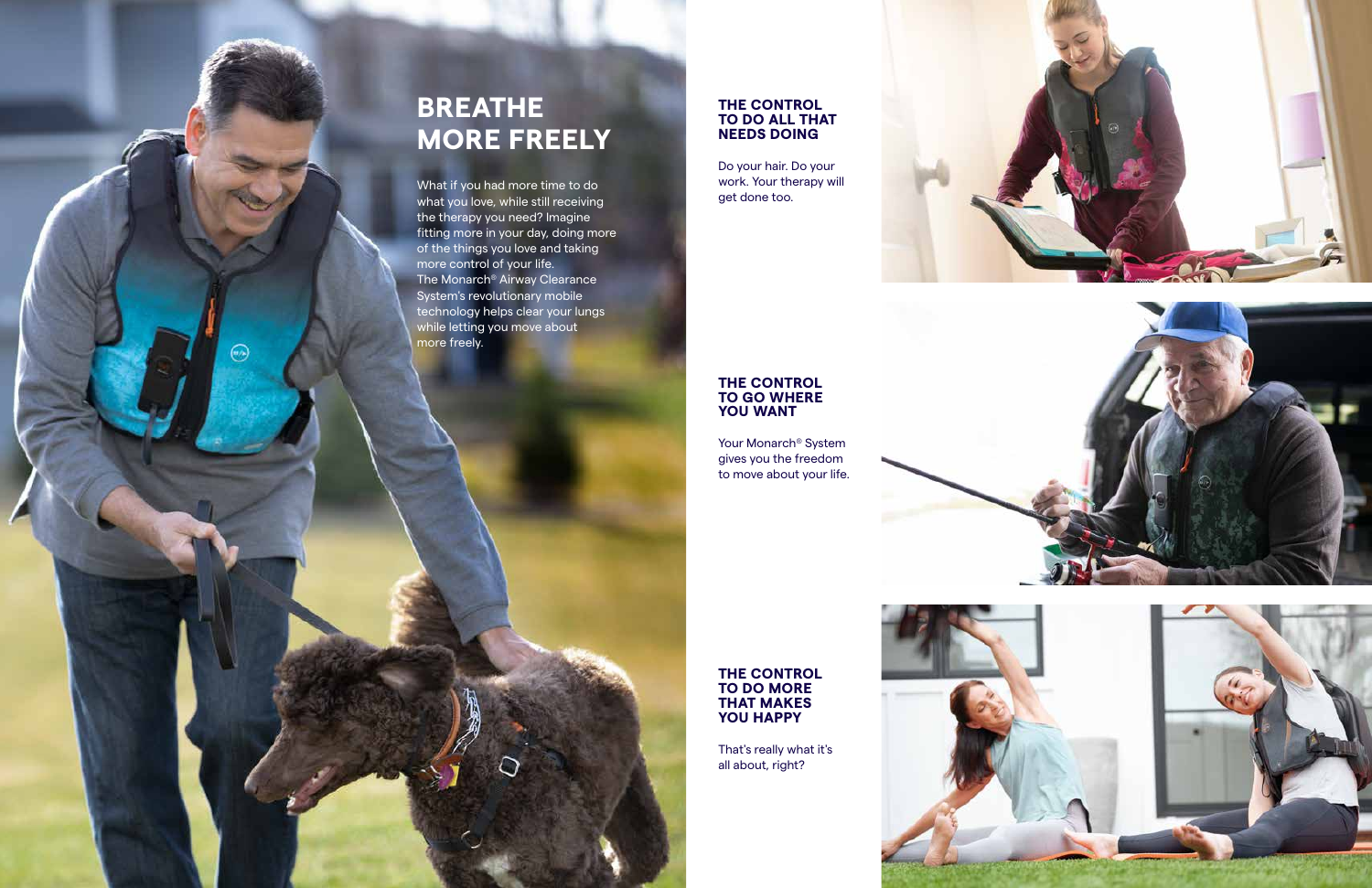The Monarch® System uses Pulmonary Oscillating Discs (PODs) to generate oscillations and targeted kinetic energy to your lungs. This airway clearance therapy helps thin mucus and increase airflow, mobilizing secretions from the airways while you're going about your day. So you no longer have to put your life on hold for therapy.

**Pulmonary** Oscillating Discs (PODs) deliver targeted kinetic energy to help clear your airways.

# **MEET YOUR NEW MOBILE DEVICE**

### **Fit your style with these vest shell color and pattern options.**





Rolling carry case with retractable handle and backpack straps looks and feels like premium luggage.



**Graphite Orange Zesty Pink Techno Red**











- . Sportswear-inspired design gives you freedom of mobility.
- . Quiet operation allows easy conversation.1
- . Pendant control simplifies system operation for you.
- . Rechargeable battery conveniently powers your therapy.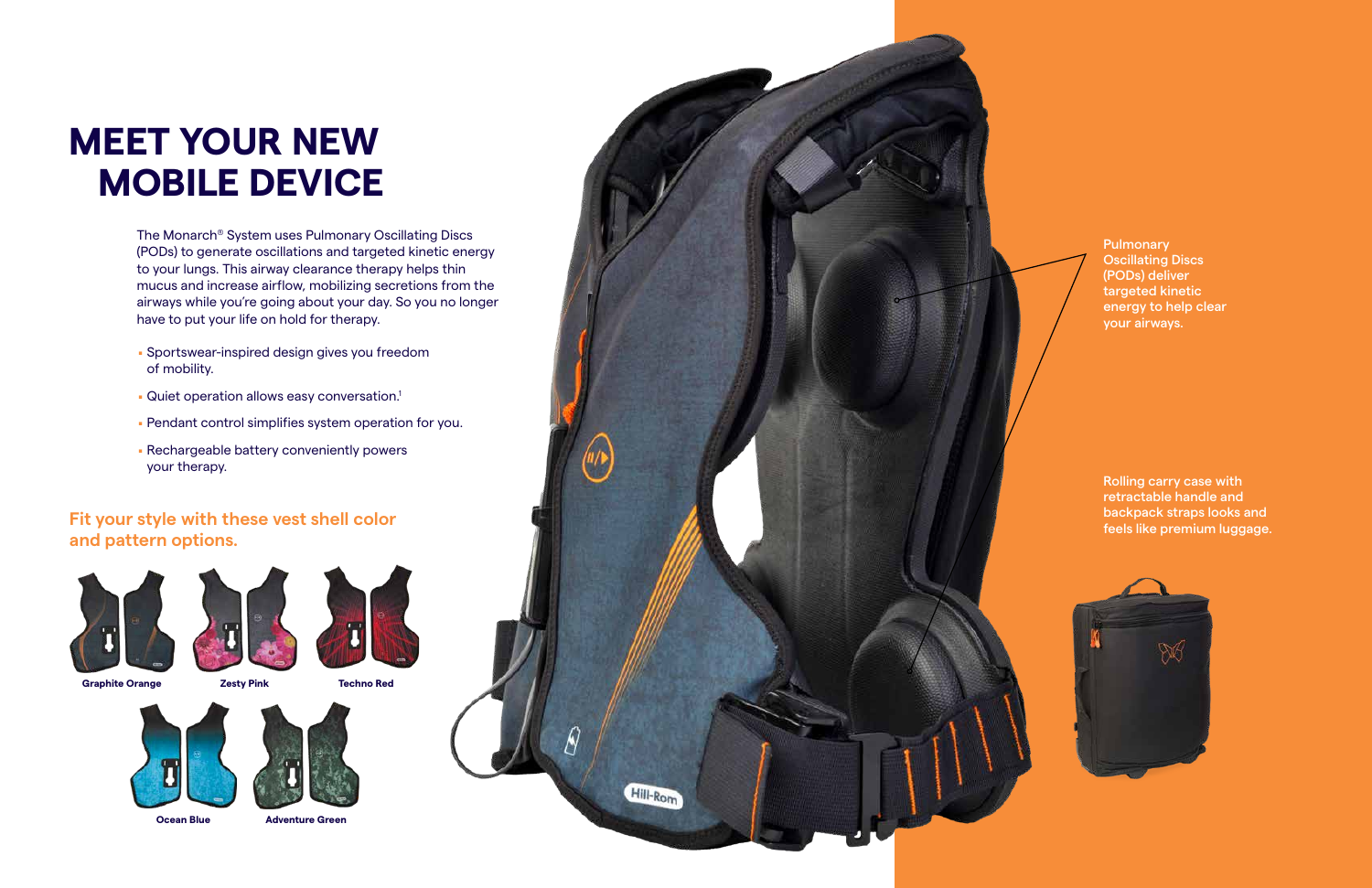#### **INDICATIONS FOR USE2**

The Monarch Airway Clearance System is intended to provide airway clearance therapy and promote bronchial drainage where external manipulation of the thorax is the physician's choice of treatment. It is indicated for patients having difficulty with secretion clearance, or the presence of atelectasis caused by mucus plugging.

The Monarch System is intended to be used in the Home Care environment by patients, 15 years and older.

#### **CONTRAINDICATIONS2**

- Monarch device, whether it is turned on or off: – Pacemakers
	-
	- Neurostimulators – Infusion Pumps
	-
	- Circulatory Support Devices – Implantable Cardioverter Defibrillators (ICDs)
	- Cochlear Implants
- Cochlear Implants<br>• Head and/or neck injury that has not yet been stabilized. Head and/or neck injury that has not yet been sta<br>Active hemorrhage with hemodynamic instability.
- 

If any patient conditions exist that could cause the use of Monarch Airway Clearance System, Model 1000 to present a risk to the patient, do not use the unit except as directed by a physician. Death or serious injury could occur. Monarch Airway Clearance System, Model 1000 is contraindicated if these conditions are present:

**Patients who have any of the following active implantable medical devices, due to the presence of the magnetic field created by the** 

**P** Patients that may have difficulty clearing secretions from the upper airway (such as those with DMD or other advanced neuromuscular or neurological disorders) may require specialized therapy regiments involving manually or mechanically assisted coughing or other

■ The Monarch System has been prescribed by your physician for your use only. No one else should ever try on your device, whether it is on or off. It should never be worn or used by someone with an active implantable medical device due to the presence of the magnetic

#### **WARNINGS2**

The Monarch Airway Clearance System warnings include:

- techniques in conjunction with Monarch Airway Clearance System.
- field created by the Monarch Pulmonary Oscillating Discs (PODs).

For a complete list of Warnings refer to the Monarch System User Manual.

## **Meet the mind behind the Monarch® System**



# **CONNECTED IN CARE**

Marten De Vlieger and his sister were both born with cystic fibrosis (CF). As they grew up, their mother had to manually perform chest physiotherapy (CPT) to them, to help clear their airways.

But Marten envisioned a life with more independence. He created a mobile therapeutic device to provide him with the airway clearance therapy he needed. It freed him to travel, to pursue his love of kitesurfing, to have adventures, and to raise his own family.

And when Marten told us that he wanted others to experience the flexibility and control he'd claimed for himself, we gladly partnered with him to develop the Monarch Airway Clearance System.

You want to live your healthiest life every day. And you know the key to that is doing everything your doctor prescribes. But staying on top of it can be complicated. That's why we made the Hillrom™ Connex® App, so you and your care team have a clear picture of what's going on with your day-to-day therapy. Also, with the SmartOne® spirometer, you can see your lung function results over time along with your airway clearance therapy data.

The Smart One spirometer\* is available for purchase from Hillrom with no medical prescription required. To order the spirometer for \$99, contact Hillrom Customer Service (1-800-426-4224 or HCCSWeb@hillrom.com).

\* Smart One is intended for home use. The device is designed for children greater than five years of age, adolescent and adult subjects.